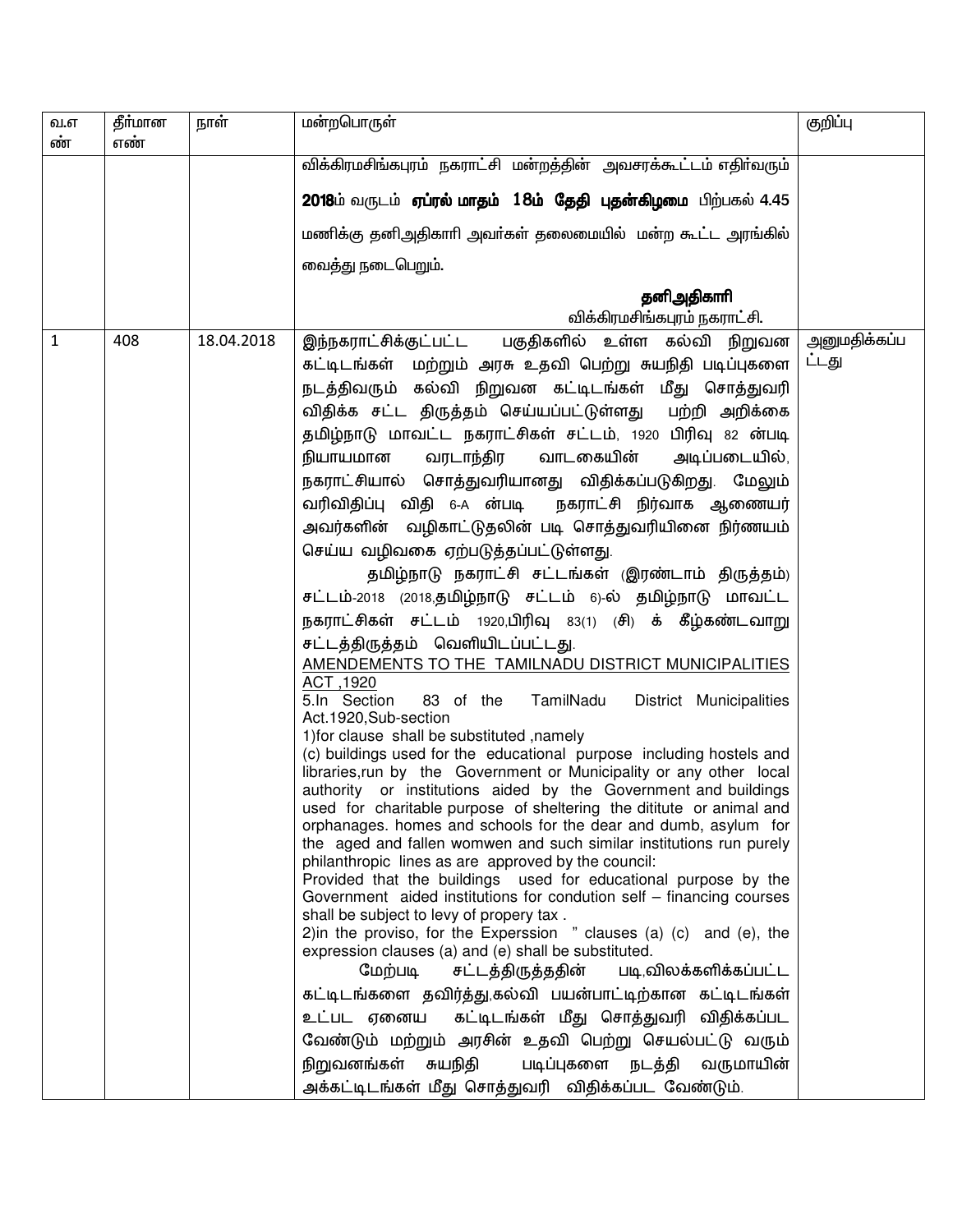|   |     | தமிழ்நாடு மாவட்ட நகராட்சிகள் சட்டம் 1920,பிரிவு<br>1.<br>வெளியிடப்பட்ட திருத்தத்தின்படி<br>(சி)-<br>ற்கு<br>83(1) |              |
|---|-----|-------------------------------------------------------------------------------------------------------------------|--------------|
|   |     | விலக்களிக்கப்பட்ட கட்டிடங்களுக்கு, சொத்துவரியிலிருந்து                                                            |              |
|   |     | விலக்களிக்கவும்.                                                                                                  |              |
|   |     | தமிழ்நாடு மாவட்ட நகராட்சிகள் சட்டம் 1920,பிரிவு<br>2.                                                             |              |
|   |     | வெளியிடப்பட்ட திருத்தத்தின்படி<br>(சி)-<br>83(1)<br>ற்கு                                                          |              |
|   |     | விலக்களிக்கப்பட்ட<br>கட்டிடங்களை தவிர்த்து,கல்வி                                                                  |              |
|   |     | பயன்பாட்டிற்கான கட்டிடங்கள் உட்பட ஏனைய கட்டிடங்கள்                                                                |              |
|   |     | அனைத்திற்கும் சொத்துவரி விதிக்கவும்.                                                                              |              |
|   |     | தமிழ்நாடு மாவட்ட நகராட்சிகள் சட்டம் 1920,பிரிவு<br>3,                                                             |              |
|   |     | ற்கு வெளியிடப்பட்ட திருத்தத்தின்படி கல்வி<br>83(1) $(f\bar{f})$ -                                                 |              |
|   |     | பயன்காட்டிற்காக அரசின் உதவி பெற்று நடத்தப்படும்                                                                   |              |
|   |     | நிறுவனங்கள் சுயநிதி படிப்புகளை நடத்தி வரும் பட்சத்தில்                                                            |              |
|   |     | அந்நிறுவனங்களின் கட்டிடங்களுக்கு சொத்துவரி விதிக்கவும்.                                                           |              |
|   |     | கல்வி பயன்பாட்டிற்கான அனைத்து கட்டிடங்கள்<br>4.                                                                   |              |
|   |     | மற்றும் கல்வி பயன்பாட்டிற்கான அரசின் உதவி பெற்று                                                                  |              |
|   |     | நடத்தி வரும்<br>சுயநிதி படிப்புகளை<br>நிறுவனங்களின்                                                               |              |
|   |     | கட்டிடங்கள் ஆகியவற்றின் மீது   குடியிருப்பிற்கு                                                                   |              |
|   |     | விதிக்கப்படும் சொத்துவரி விகிதத்தில்  1.5<br>மடங்கு                                                               |              |
|   |     | சொத்துவரியாக விதிக்கவும்.                                                                                         |              |
|   |     | தமிழ்நாடு மாவட்ட நகராட்சிகள் சட்டம் 1920,பிரிவு<br>5.                                                             |              |
|   |     | ன்படி ஆட்சேபணைகளை அளிப்பதற்காக<br>78(3)<br>ஒரு                                                                    |              |
|   |     | தமிழ்நாளிதழில் அறிவிப்பு வெளியிடுவதற்கும் மற்றும்                                                                 |              |
|   |     | அலுவலக அறிவிப்பு பலகையில் ஒட்டி   அறிவிப்பு                                                                       |              |
|   |     | செய்வதற்கும் அனுமதி அளித்துள்ளது.                                                                                 |              |
|   |     | இதன்படி, தமிழ்நாடு மாவட்ட நகராட்சிகள் சட்டம்                                                                      |              |
|   |     | 1920,பிரிவு 78(3) ன்படி மேற்கண்ட முறையில்                                                                         |              |
|   |     | சொத்துவரிவிதிப்பு செய்ய உத்தேசிக்கப்பட்டுள்ளமைக்கும்                                                              |              |
|   |     | இதுகுறித்து பொதுமக்களின் ஆட்சேபனைகள் மற்றும்                                                                      |              |
|   |     | கருத்துகள் பெற தினசரி நாளிதழில் விளம்பரம் செய்யவும்                                                               |              |
|   |     | மன்றத்தின் பார்வைக்கும் ஒப்புதலுக்கும்                                                                            |              |
|   |     | (ந.க.எண்:1616/2018/அ1)                                                                                            |              |
| 2 | 409 | விக்கிரமசிங்கபுரம் நகராட்சி விக்கிரமசிங்கபுரம் கிராமம் பூங்கா                                                     | அனுமதிக்கப்ப |
|   |     | நகா் சா்வே எண் 486/2A பாகம், 486/2B அமையும் அனுமதியற்ற                                                            | ட்டது        |
|   |     | மனைப்பிரிவிற்கு நகர் ஊரமைப்பு துணை இயக்குநர் திருநெல்வேலி                                                         |              |
|   |     | அவா்களது கொள்கை அளவிலான ஒப்புதல்  ம.வ.(மு)/ம(திலி) எண்                                                            |              |
|   |     | 73/2018 நாள் 05.03.2018ன் படி ஒப்புதல் வழங்கியுள்ளது. ஏனவே                                                        |              |
|   |     | மேற்கண்ட மனைகள் எண் 486/2Aல் 280, 281 மற்றும் 486/2Bல் 344                                                        |              |
|   |     | ஆகிய 3 மனைகளுக்கு மட்டும் மனைப்பிரிவாக மாற்றம் செய்ய                                                              |              |
|   |     | மன்றத்தின் அனுமதிக்கு                                                                                             |              |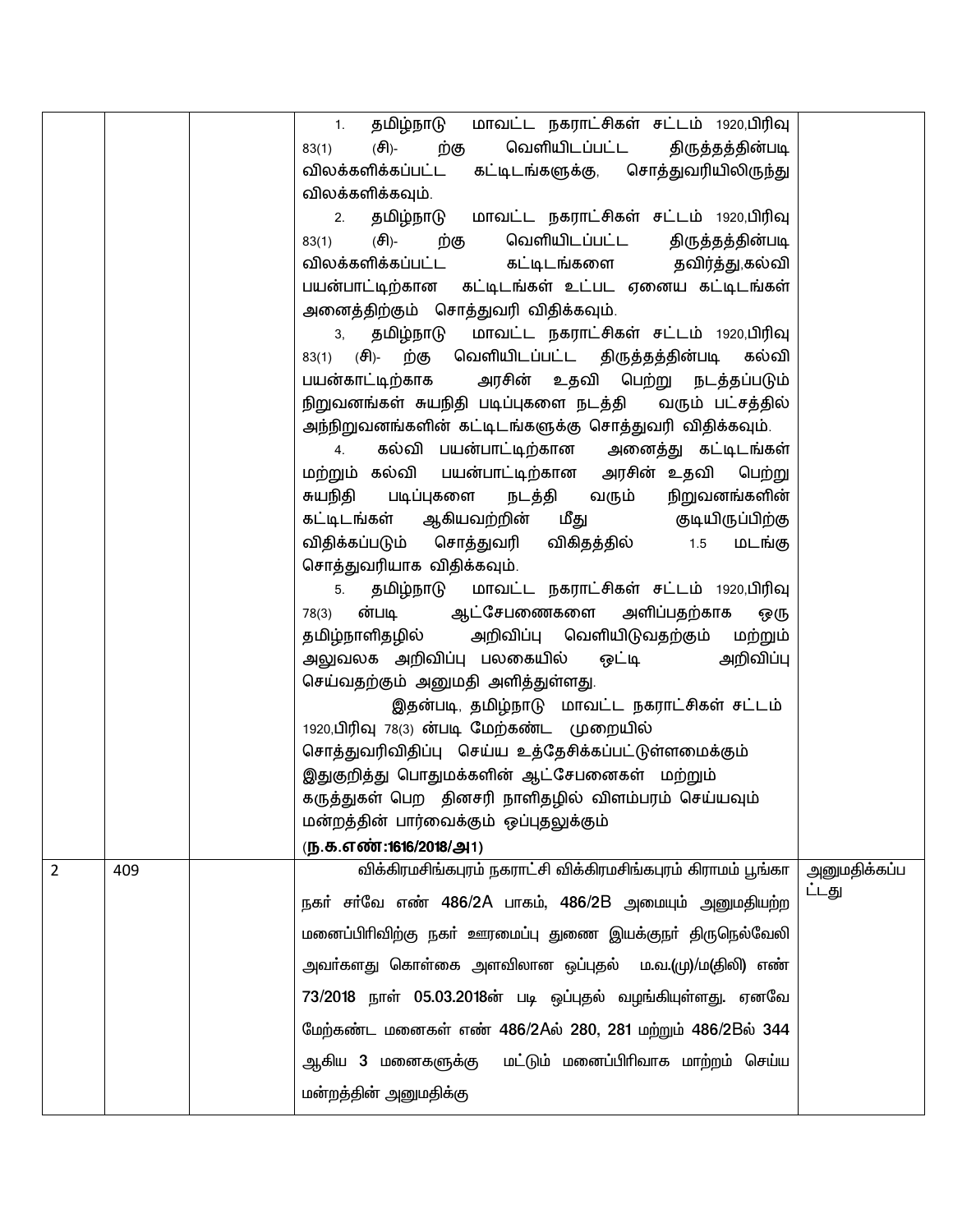|   |     | (ந.க.எண்.1477/2018/எப்1)                                          |                       |
|---|-----|-------------------------------------------------------------------|-----------------------|
| 3 | 410 | <mark>விக்கிரமசிங்கபுரம் நகராட்சி ஆணையாளரின் அலு</mark> வலக       | அனுமதிக்கப்ப<br>ட்டது |
|   |     | பயன்பாட்டிற்கான சிறிய அளவில் மடி கணினி விநியோகம் செய்ய            |                       |
|   |     | விலைப்புள்ளிகள் பெற்று வாங்கவும், அதற்கான செலவினத்திற்கும்        |                       |
|   |     | மன்ற அனுமதியை நோக்கி தனிஅலுவலாின் முன் அனுமதி பெற்று              |                       |
|   |     | வாங்கியமைக்கு மன்றதின் ஒப்புதலுக்கு                               |                       |
|   |     | ரு.க.எண்.1477/2018/இ1)                                            |                       |
| 4 | 411 | விக்கிரமசிங்கபுரம்<br>நகராட்சி<br>பொறியியல்<br>பிரிவிற்கு         | அனுமதிக்கப்ப          |
|   |     | சொந்தமான ஈப்பு வாகனம் TN 76 AN 3579 என்ற வாகனத்தில் ஆயில்         | ட்டது                 |
|   |     | மாற்றுதல், வீல் அலெய்மெண்ட், சா்வீஸ் மற்றும் சைலன்ா் வெல்டிங் பணி |                       |
|   |     | செய்த வகைக்காக அங்கீகாிக்கப்பட்ட நிறுவனமான கோடை காா்ஸ்            |                       |
|   |     | பிரைவேட் லிமிடெட், பாளையங்கோட்டை என்ற நிறுவனத்திற்கு              |                       |
|   |     | ரூ5,284/-யை வழங்க மன்றத்தின் அனுமதிக்கு                           |                       |
|   |     | (ந.க.எண்: 1670/2018 /இ1)                                          |                       |
| 5 | 412 | நகராட்சியில்<br>வளர்ச்சி<br>விக்கிரமசிங்கபுரம்<br>நடைபெற்ற        | அனுமதிக்கப்ப          |
|   |     | பணிகளை Malai Malar நாளிதழில் பிரசுரம் செய்ததற்கு Malai Malar      | ட்டது                 |
|   |     | நாளிதழ்க்கு<br>ரூ10,000/—ஐ<br>பொதுநிதியிலிருந்து<br>வழங்க         |                       |
|   |     | மன்றத்தின்அனுமதிக்கு.                                             |                       |
|   |     | ரு.க.எண்1763/2018/இ1)                                             |                       |
| 6 | 413 | விக்கிரமசிங்கபுரம் நகராட்சியில் பொதுநிதி 2018—19ன் கீழ்           | அனுமதிக்கப்ப          |
|   |     | 14வது வாா்டு மங்கம்மாசாலை தாா்சாலை அமைக்கும் பணியினை              | ட்டது                 |
|   |     | தேர்வு செய்தும், அப்பணிக்கு நகராட்சி பொறியாளர் அவர்களால் தயார்    |                       |
|   |     | செய்யப்பட்ட மதிப்பீடு ரூ21.00இலட்சம் மன்றத்தின் பாா்வைக்கும்      |                       |
|   |     | அனுமதிக்கும்                                                      |                       |
|   |     | (ந.க.எண்: 929/2018/இ1)                                            |                       |
| 7 | 414 | விக்கிரமசிங்கபுரம் நகராட்சியில் பொதுநிதி 2018—19ன் கீழ்           | அனுமதிக்கப்ப          |
|   |     | 3வது வாா்டு பூந்தோட்டம் தெரு தாா்சாலை அமைக்கும் பணியினை           | ட்டது                 |
|   |     | தேர்வு செய்தும், அப்பணிக்கு நகராட்சி பொறியாளர் அவர்களால் தயார்    |                       |
|   |     | செய்யப்பட்ட மதிப்பீடு ரூ34.50இலட்சம் மன்றத்தின் பாா்வைக்கும்      |                       |
|   |     | அனுமதிக்கும்                                                      |                       |
|   |     | (ந.க.எண்: 929/2018/இ1)                                            |                       |
|   |     |                                                                   |                       |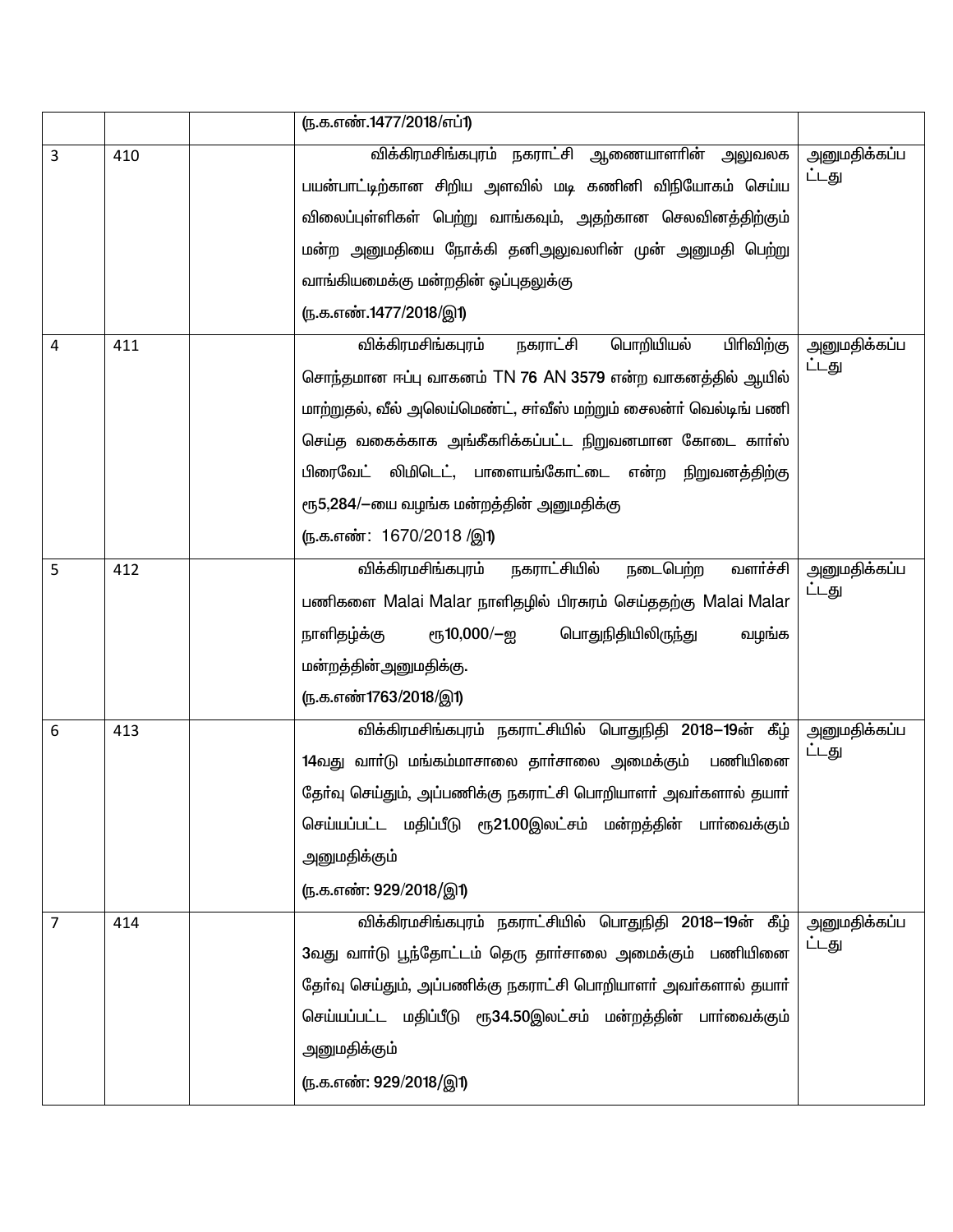| 8  | 415 | விக்கிரமசிங்கபுரம் நகராட்சியில் பொதுநிதி 2018-19ன் கீழ்         | அனுமதிக்கப்ப |
|----|-----|-----------------------------------------------------------------|--------------|
|    |     | 12வது வார்டு தெற்கு அகஸ்தியர்புரம் தெற்கு தெரு பேவர்பிளாக் சாலை | ட்டது        |
|    |     | பணியினை தேர்வு செய்தும், அப்பணிக்கு நகராட்சி<br>அமைக்கும்       |              |
|    |     | பொறியாளர் அவர்களால் தயார் செய்யப்பட்ட மதிப்பீடு ரூ10.00இலட்சம்  |              |
|    |     | மன்றத்தின் பாா்வைக்கும் அனுமதிக்கும்                            |              |
|    |     | (ந.க.எண்: 929/2018/இ1)                                          |              |
| 9  | 416 | விக்கிரமசிங்கபுரம் நகராட்சியில் பொதுநிதி 2018—19ன் கீழ்         | அனுமதிக்கப்ப |
|    |     | 12வது வாா்டு தெற்கு அகஸ்தியா்புரம் கிழமேல் மேல தெரு மற்றும்     | ட்டது        |
|    |     | தென்வடல் கீழதெரு பேவா்பிளாக் சாலை அமைக்கும் பணியினை             |              |
|    |     | தேர்வு செய்தும், அப்பணிக்கு நகராட்சி பொறியாளர் அவர்களால் தயார்  |              |
|    |     | செய்யப்பட்ட மதிப்பீடு ரூ10.00இலட்சம் மன்றத்தின் பாா்வைக்கும்    |              |
|    |     | அனுமதிக்கும்                                                    |              |
|    |     | (ந.க.எண்: 929/2018/இ1)                                          |              |
| 10 | 417 | விக்கிரமசிங்கபுரம் நகராட்சியில் பொதுநிதி 2018—19ன் கீழ்         | அனுமதிக்கப்ப |
|    |     | 4வது வாா்டு ராமலிங்கபுரம் தங்கம்மன் கோவில் தெரு பேவா்பிளாக்     | ட்டது        |
|    |     | சாலை அமைக்கும் பணியினை தேர்வு செய்தும், அப்பணிக்கு நகராட்சி     |              |
|    |     | பொறியாளா் அவா்களால் தயாா் செய்யப்பட்ட மதிப்பீடு ரூ10.00இலட்சம்  |              |
|    |     | மன்றத்தின் பாா்வைக்கும் அனுமதிக்கும்                            |              |
|    |     | <u>ரு.க.எண்: 929/2018/இ1)</u>                                   |              |
| 11 | 418 | விக்கிரமசிங்கபுரம் நகராட்சியில் பொதுநிதி 2018—19ன் கீழ்         | அனுமதிக்கப்ப |
|    |     | 14வது வார்டு பசுக்கிடைவிளை கீழமேல் மேல் பக்கம் தெற்கு கடைசி     | ட்டது        |
|    |     | தெரு, காமராஜா் நகா் வடபக்கம் உள்ள கீழ முடுக்கு பேவா்பிளாக்      |              |
|    |     | சாலை அமைக்கும் பணியினை தேர்வு செய்தும், அப்பணிக்கு நகராட்சி     |              |
|    |     | பொறியாளர் அவர்களால் தயார் செய்யப்பட்ட மதிப்பீடு ரூ10.00இலட்சம்  |              |
|    |     | மன்றத்தின் பாா்வைக்கும் அனுமதிக்கும்                            |              |
|    |     | ரு.க.எண்: 929/2018/இ1)                                          |              |
| 12 | 419 | விக்கிரமசிங்கபுரம் நகராட்சியில் பொதுநிதி 2018—19ன் கீழ்         | அனுமதிக்கப்ப |
|    |     | 4வது வாா்டு தேவசகாயபுரம் தெரு பேவா்பிளாக் சாலை அமைக்கும்        | ட்டது        |
|    |     | பணியினை தோ்வு செய்தும், அப்பணிக்கு நகராட்சி பொறியாளா்           |              |
|    |     | அவா்களால் தயாா் செய்யப்பட்ட மதிப்பீடு ரூ7.60இலட்சம் மன்றத்தின்  |              |
|    |     | பாா்வைக்கும் அனுமதிக்கும்                                       |              |